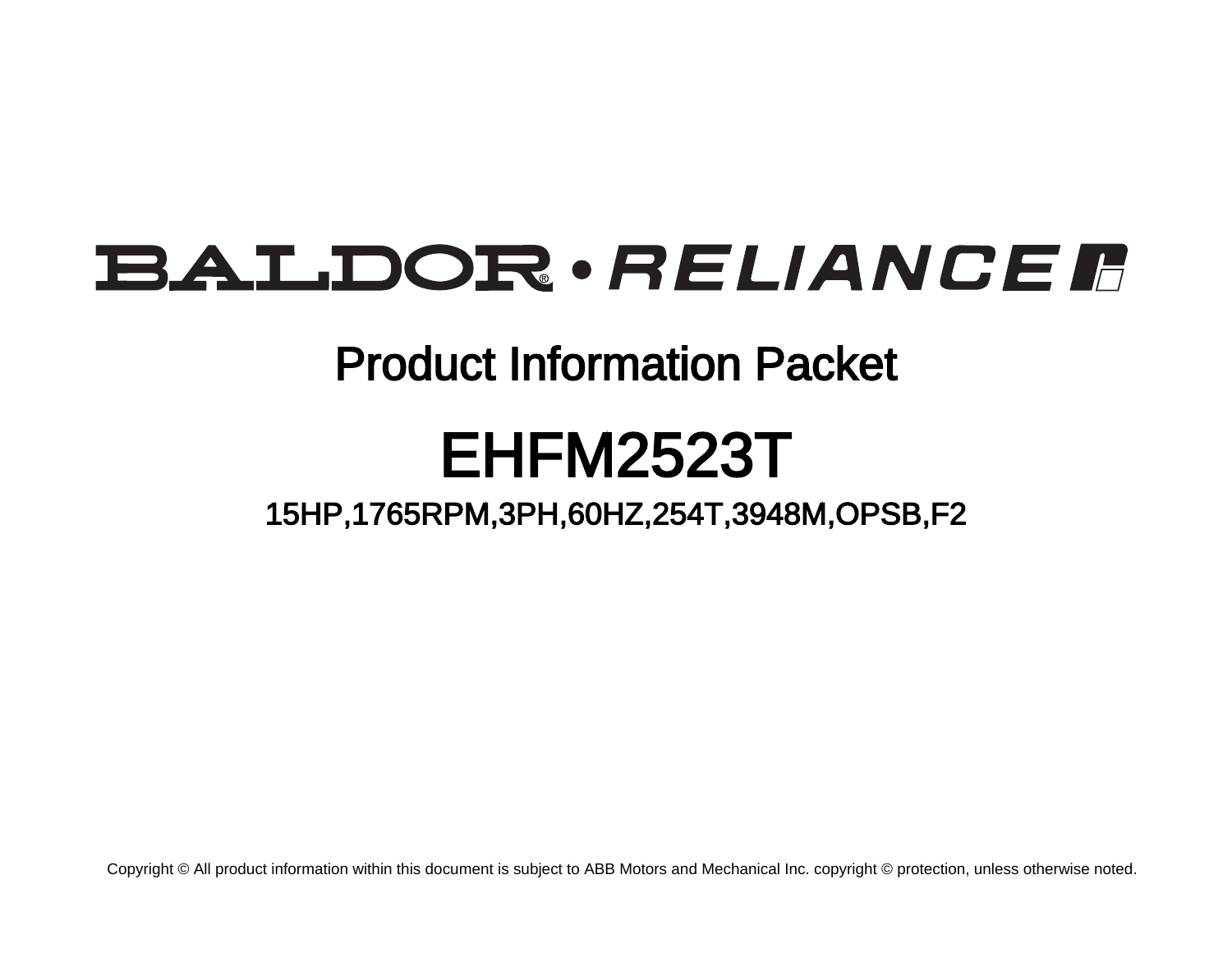### BALDOR · RELIANCE F Product Information Packet: EHFM2523T - 15HP,1765RPM,3PH,60HZ,254T,3948M,OPSB,F2

| <b>Part Detail</b> |           |             |            |             |        |                      |            |  |  |
|--------------------|-----------|-------------|------------|-------------|--------|----------------------|------------|--|--|
| Revision:          | M         | Status:     | PRD/A      | Change #:   |        | Proprietary:         | No         |  |  |
| Type:              | AC        | Elec. Spec: | 39WGY375   | CD Diagram: | CD0180 | Mfg Plant:           |            |  |  |
| Mech. Spec:        | 39E172    | Layout:     | 39LYE172   | Poles:      | 04     | <b>Created Date:</b> | 10-02-2017 |  |  |
| Base:              | <b>RG</b> | Eff. Date:  | 05-10-2022 | Leads:      | 9#12   |                      |            |  |  |

| <b>Specs</b>                           |                         |                                  |                              |
|----------------------------------------|-------------------------|----------------------------------|------------------------------|
| <b>Catalog Number:</b>                 | EHFM2523T               | <b>Heater Indicator:</b>         | No Heater                    |
| Enclosure:                             | <b>OPSB</b>             | <b>Insulation Class:</b>         | F                            |
| Frame:                                 | 254T                    | <b>Inverter Code:</b>            | <b>Inverter Ready</b>        |
| <b>Frame Material:</b>                 | Steel                   | <b>KVA Code:</b>                 | G                            |
| Motor Letter Type:                     | Three Phase             | <b>Lifting Lugs:</b>             | <b>Standard Lifting Lugs</b> |
| Output @ Frequency:                    | 15.000 HP @ 60 HZ       | <b>Locked Bearing Indicator:</b> | No Locked Bearing            |
| Synchronous Speed @ Frequency:         | 1800 RPM @ 60 HZ        | Motor Lead Quantity/Wire Size:   | 9 @ 12 AWG                   |
| Voltage @ Frequency:                   | 460.0 V @ 60 HZ         | <b>Motor Lead Exit:</b>          | Ko Box                       |
|                                        | 230.0 V @ 60 HZ         | <b>Motor Lead Termination:</b>   | <b>Flying Leads</b>          |
| XP Class and Group:                    | None                    | Motor Type:                      | 3948M                        |
| <b>XP Division:</b>                    | Not Applicable          | <b>Mounting Arrangement:</b>     | F <sub>2</sub>               |
| <b>Agency Approvals:</b>               | <b>CSA</b>              | <b>Power Factor:</b>             | 85                           |
|                                        | UR                      | <b>Product Family:</b>           | <b>General Purpose</b>       |
| <b>Auxillary Box:</b>                  | No Auxillary Box        | <b>Pulley End Bearing Type:</b>  | Ball                         |
| <b>Auxillary Box Lead Termination:</b> | None                    | <b>Pulley Face Code:</b>         | Standard                     |
| <b>Base Indicator:</b>                 | Rigid                   | <b>Pulley Shaft Indicator:</b>   | Standard                     |
| <b>Bearing Grease Type:</b>            | Polyrex EM (-20F +300F) | <b>Rodent Screen:</b>            | None                         |
| <b>Blower:</b>                         | None                    | <b>Shaft Extension Location:</b> | <b>Pulley End</b>            |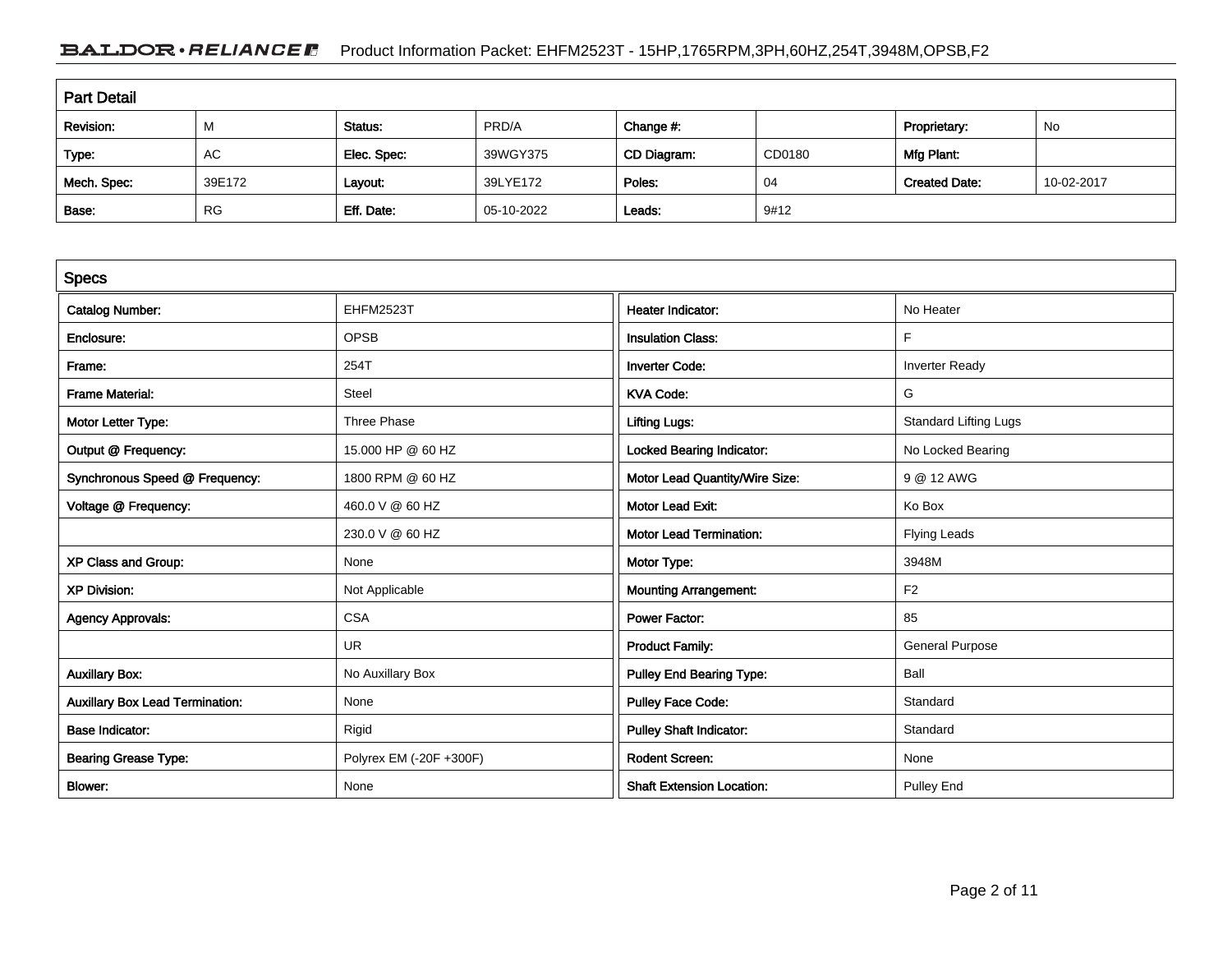| Current @ Voltage:<br>36.000 A @ 230.0 V |                           | <b>Shaft Ground Indicator:</b>     | No Shaft Grounding  |
|------------------------------------------|---------------------------|------------------------------------|---------------------|
|                                          | 38,000 A @ 208.0 V        | <b>Shaft Rotation:</b>             | Reversible          |
|                                          | 18.000 A @ 460.0 V        | <b>Shaft Slinger Indicator:</b>    | No Slinger          |
| Design Code:                             | A                         | <b>Speed Code:</b>                 | Single Speed        |
| Drip Cover:                              | No Drip Cover             | <b>Motor Standards:</b>            | <b>NEMA</b>         |
| Duty Rating:                             | <b>CONT</b>               | <b>Starting Method:</b>            | Direct on line      |
| <b>Electrically Isolated Bearing:</b>    | Not Electrically Isolated | Thermal Device - Bearing:          | None                |
| <b>Feedback Device:</b>                  | NO FEEDBACK               | <b>Thermal Device - Winding:</b>   | None                |
| <b>Front Face Code:</b>                  | Standard                  | <b>Vibration Sensor Indicator:</b> | No Vibration Sensor |
| <b>Front Shaft Indicator:</b>            | None                      | <b>Winding Thermal 1:</b>          | None                |
|                                          |                           | <b>Winding Thermal 2:</b>          | None                |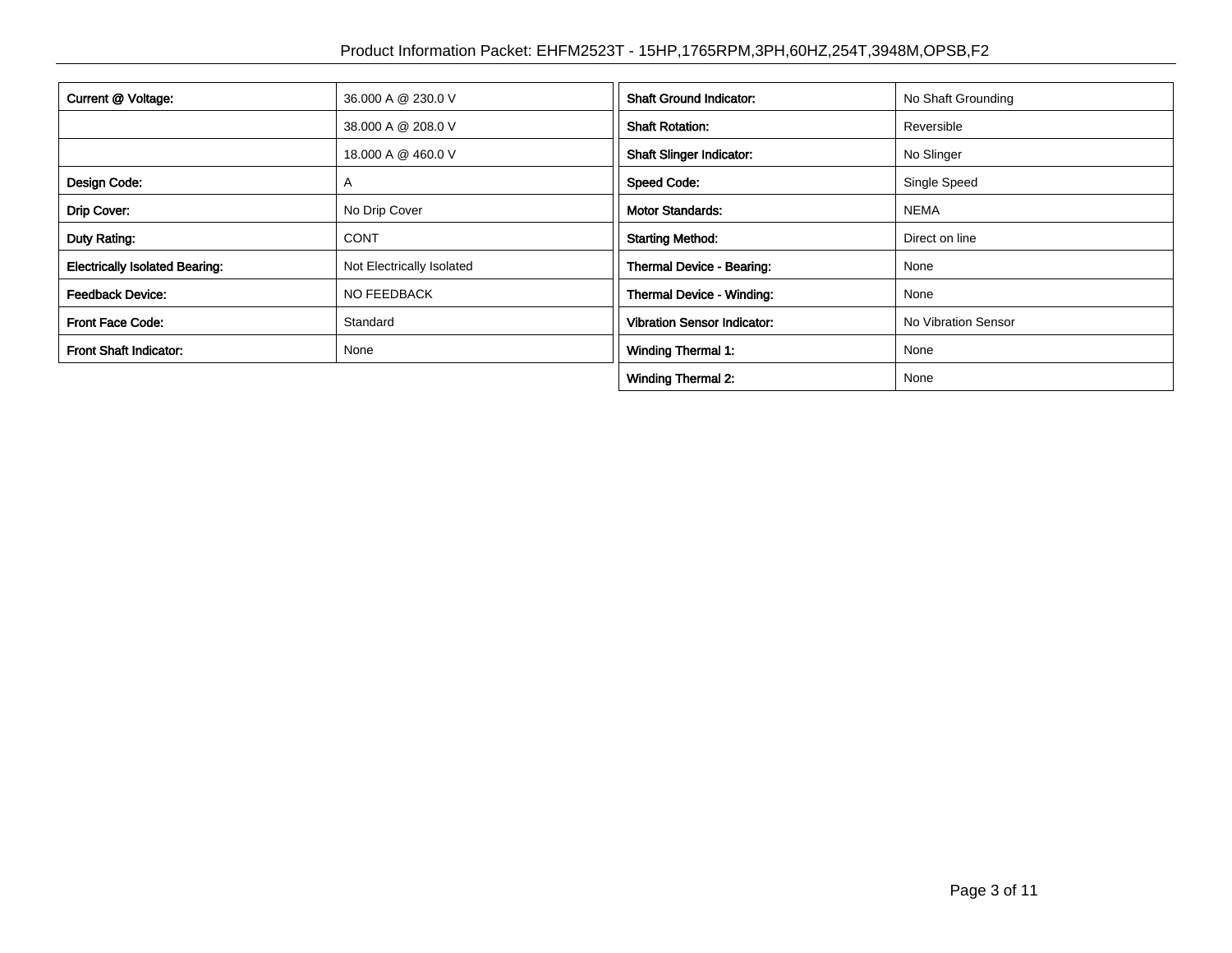### BALDOR · RELIANCE F Product Information Packet: EHFM2523T - 15HP,1765RPM,3PH,60HZ,254T,3948M,OPSB,F2

| Nameplate NP2094E06B03 |                     |           |               |              |                     |      |  |
|------------------------|---------------------|-----------|---------------|--------------|---------------------|------|--|
|                        | CAT.NO. EHFM2523T   |           |               |              |                     |      |  |
|                        | SPEC. 39E172Y375G1  |           |               |              |                     |      |  |
| $HP$ 15                |                     |           |               |              |                     |      |  |
|                        | VOLTS 230/460       |           |               |              |                     |      |  |
|                        | AMPS 36.4/18.2      |           |               |              |                     |      |  |
|                        | <b>RPM</b> 1770     |           |               |              |                     |      |  |
| $FRAME$ 254T           |                     |           | $HZ$ 60       |              |                     | PH 3 |  |
| SER.F. 1.15            |                     | CODE J    |               | <b>DES</b> A | $CL$ $F$            |      |  |
| NEMA-NOM-EFF 93        |                     |           | PF 83         |              |                     |      |  |
|                        | RATING 40C AMB-CONT |           |               |              |                     |      |  |
|                        | $CC$ 010A           |           |               |              | USABLE AT $208V$ 39 |      |  |
|                        | <b>DE</b> 6309      |           | $ODE$ 6208    |              |                     |      |  |
| AUTO                   |                     |           | <b>MANUAL</b> |              | NONE                |      |  |
|                        | <b>ENCL</b> OPSB    | <b>SN</b> |               |              |                     |      |  |
| <b>BLANK</b>           |                     |           |               |              |                     |      |  |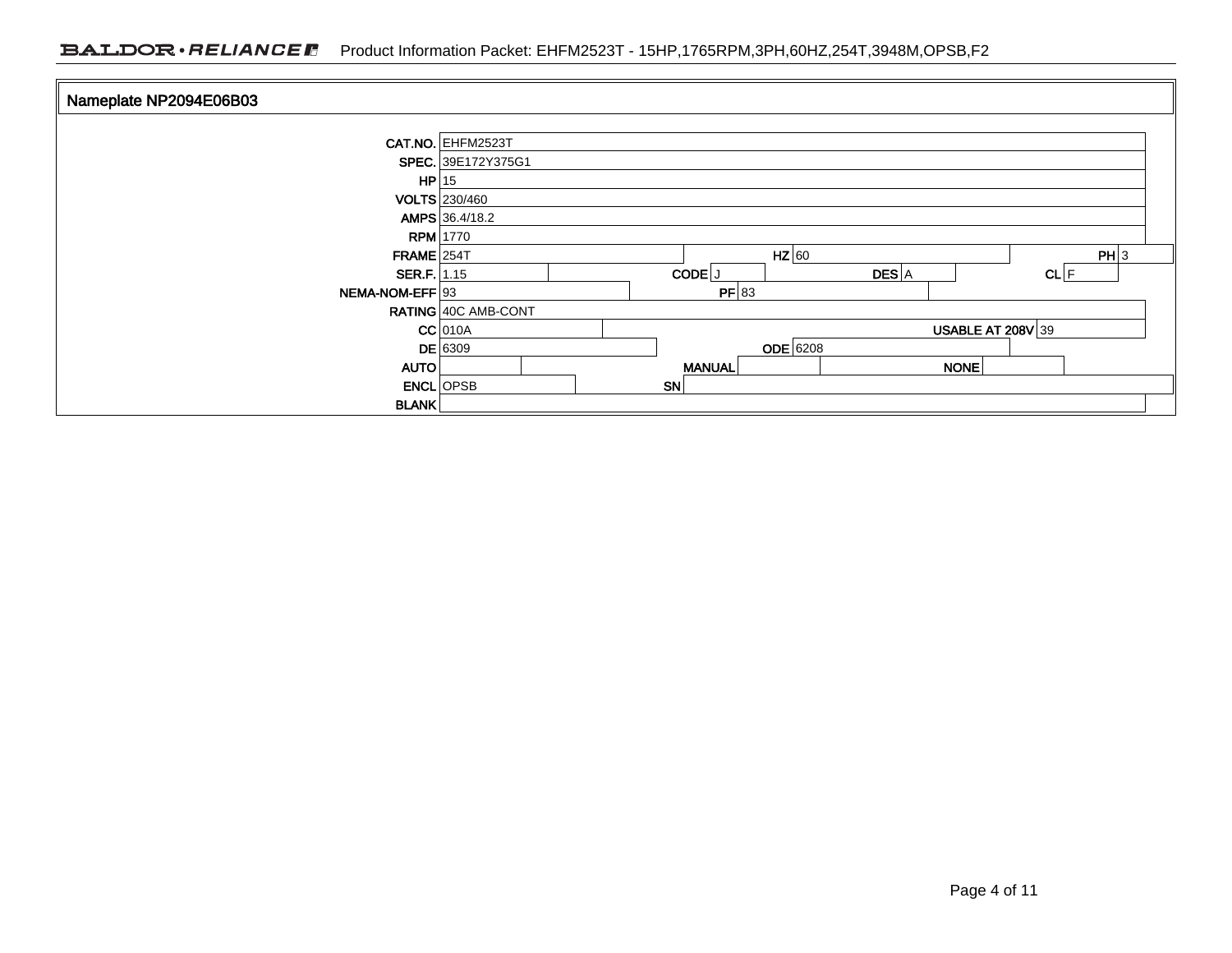| <b>Parts List</b>  |                                            |          |  |  |  |  |
|--------------------|--------------------------------------------|----------|--|--|--|--|
| <b>Part Number</b> | Description                                | Quantity |  |  |  |  |
| SA345602           | SA 39E172Y375G1                            | 1.000 EA |  |  |  |  |
| RA334090           | RA 39E172Y375G1                            | 1.000 EA |  |  |  |  |
| HA6361A01          | LIFTING LUG FOR 37, 39 & 40 FRAME ZINC     | 2.000 EA |  |  |  |  |
| 09CB3003           | CB W/1.75" DIA LD HL - 37, 39, 307 & 309   | 1.000 EA |  |  |  |  |
| HA6016             | ADAPTER, CAST CONDUIT BOX                  | 1.000 EA |  |  |  |  |
| 51XW2520A12        | .25-20 X .75, TAPTITE II, HEX WSHR SLTD    | 2.000 EA |  |  |  |  |
| 59XW2520G07        | .25-20X.44, HEX SER WSHR, TAPTITE 2, GREEN | 1.000 EA |  |  |  |  |
| WD1000B16          | T&B CX70TN OR L70P TERMINAL LUG            | 1.000 EA |  |  |  |  |
| 39EP3200A01SP      | FR/PU ENDPLATE, MACH                       | 1.000 EA |  |  |  |  |
| HW4500A20          | 1/8NPT SL PIPE PLUG                        | 2.000 EA |  |  |  |  |
| HW5100A08          | W3118-035 WVY WSHR (WB)                    | 1.000 EA |  |  |  |  |
| 39EP3201A23        | PU ENDPLATE, MACH W/AEGIS SH RING MTG      | 1.000 EA |  |  |  |  |
| HW4500A20          | 1/8NPT SL PIPE PLUG                        | 2.000 EA |  |  |  |  |
| 84XN0540J08        | 5-40 X 1/2" SHCS, BLACK OXIDE              | 3.000 EA |  |  |  |  |
| XY3816A12          | 3/8-16 FINISHED NUT                        | 8.000 EA |  |  |  |  |
| 09CB3501SP         | CONDUIT BOX LID FOR 09CB3001 & 09CB3002    | 1.000 EA |  |  |  |  |
| 51XW2520A12        | .25-20 X .75, TAPTITE II, HEX WSHR SLTD    | 2.000 EA |  |  |  |  |
| HW2501G25          | KEY, 3/8 SQ X 2.875                        | 1.000 EA |  |  |  |  |
| 39AD2002A01        | BAFFLE PLATE 39 OPEN, SLOTTED BAND MTRS    | 1.000 EA |  |  |  |  |
| HA3154A03          | STUD, 3/8-16 X 17.75                       | 4.000 EA |  |  |  |  |
| MJ1000A02          | GREASE, POLYREX EM EXXON                   | 0.030 LB |  |  |  |  |
| 39AD2002A01        | BAFFLE PLATE 39 OPEN, SLOTTED BAND MTRS    | 1.000 EA |  |  |  |  |
| MG1000G27          | MED CHARCOAL METALLIC GREY 400-0096        | 0.050 GA |  |  |  |  |
| LC0181             | <b>CONNECTION LABEL</b>                    | 1.000 EA |  |  |  |  |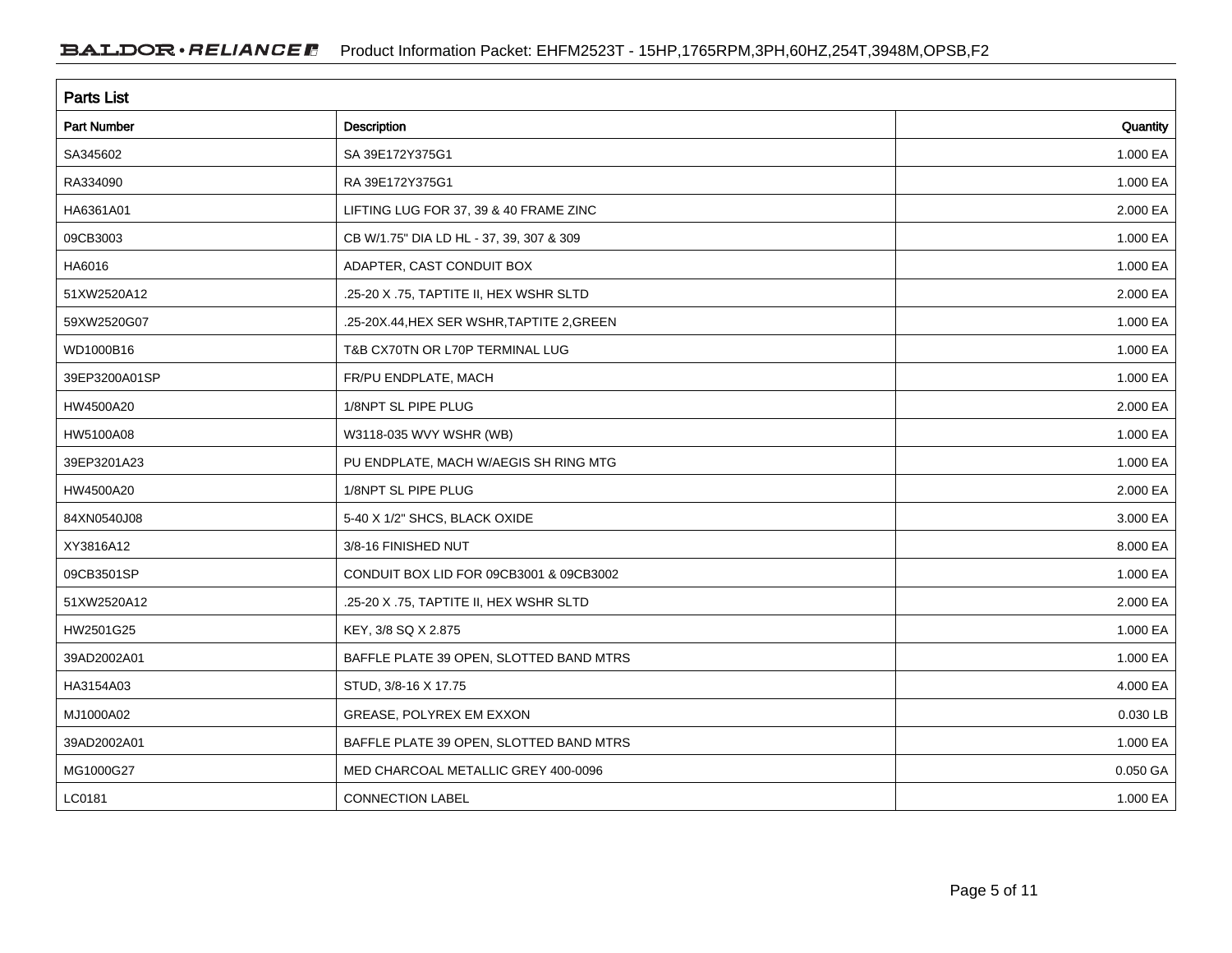| Parts List (continued) |                                         |          |  |  |  |  |
|------------------------|-----------------------------------------|----------|--|--|--|--|
| <b>Part Number</b>     | Description                             | Quantity |  |  |  |  |
| NP2094E06B03           | NP LABEL W/BARCODE (PREM EFF HVAC MTR)  | 1.000 EA |  |  |  |  |
| 39PA1000               | <b>PACKAGING GROUP 39 PRINT</b>         | 1.000 EA |  |  |  |  |
| LD7020D09              | LEAD SET, 12AWG, 9 LEAD, 20" LONG LEADS | 1.000 EA |  |  |  |  |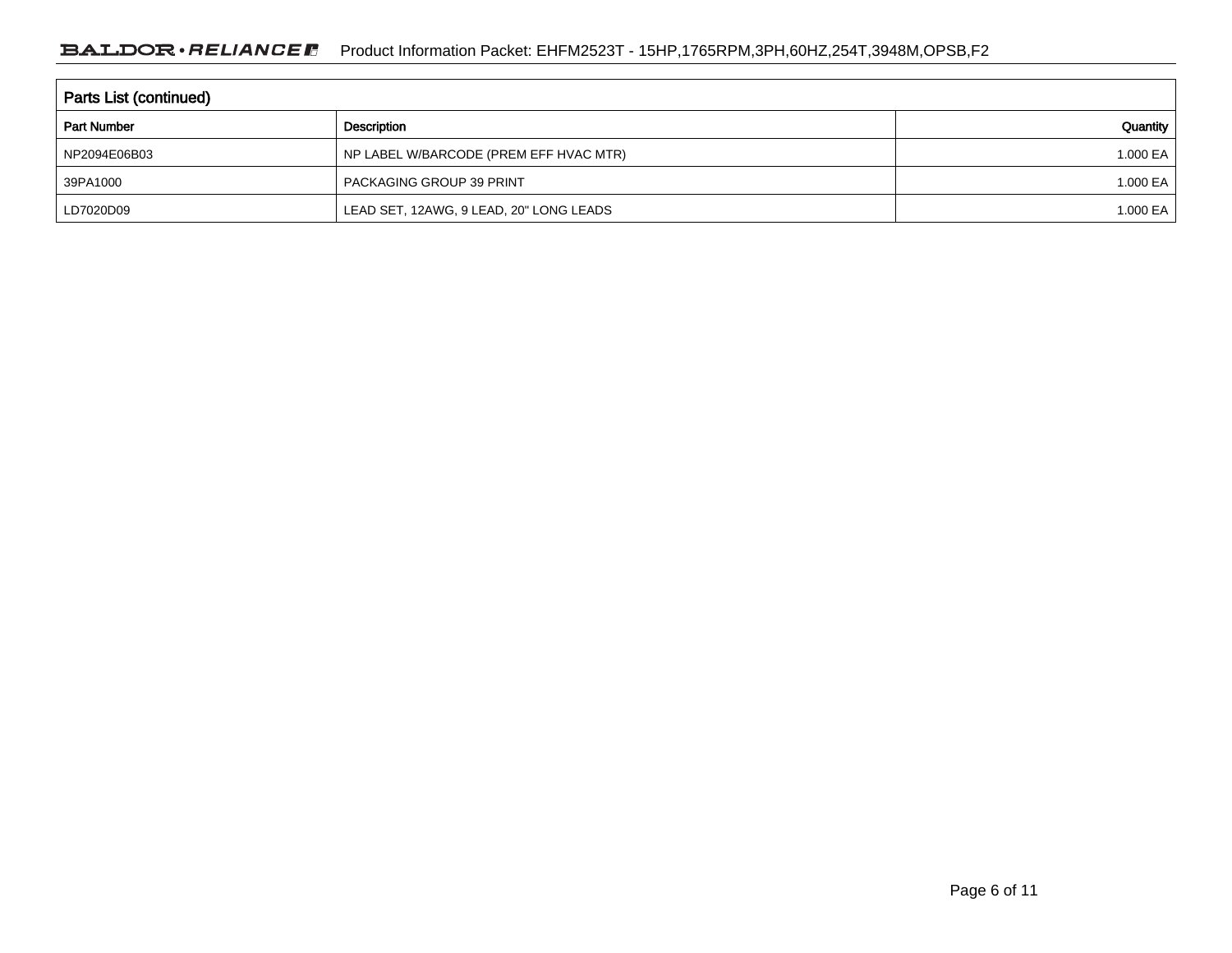#### **AC Induction Motor Performance Data**

Record # 93498Typical performance - not guaranteed values

| <b>Winding: 39WGY375-R001</b><br><b>Type: 3948M</b> |                 |              | <b>Enclosure: OPSB</b>                          |                   |  |
|-----------------------------------------------------|-----------------|--------------|-------------------------------------------------|-------------------|--|
| <b>Nameplate Data</b>                               |                 |              | 460 V, 60 Hz:<br><b>High Voltage Connection</b> |                   |  |
| <b>Rated Output (HP)</b>                            |                 | 15           | <b>Full Load Torque</b>                         | 44.57 LB-FT       |  |
| <b>Volts</b>                                        |                 | 230/460      | <b>Start Configuration</b>                      | direct on line    |  |
| <b>Full Load Amps</b>                               |                 | 36/18        | <b>Breakdown Torque</b>                         | 171 LB-FT         |  |
| <b>R.P.M.</b>                                       |                 | 1765         | <b>Pull-up Torque</b>                           | 79.1 LB-FT        |  |
| Hz                                                  | 60 Phase        | 3            | <b>Locked-rotor Torque</b>                      | 100 LB-FT         |  |
| <b>NEMA Design Code</b>                             | A KVA Code      |              | <b>Starting Current</b>                         | 137 A             |  |
| <b>Service Factor (S.F.)</b>                        |                 | 1.15         | <b>No-load Current</b>                          | 7.62 A            |  |
| <b>NEMA Nom. Eff.</b>                               | 93 Power Factor | 85           | Line-line Res. @ 25 $^{\circ}$ C                | $0.5794$ $\Omega$ |  |
| <b>Rating - Duty</b>                                |                 | 40C AMB-CONT | Temp. Rise @ Rated Load                         | $29^{\circ}$ C    |  |
| S.F. Amps                                           |                 |              | Temp. Rise @ S.F. Load                          | $35^{\circ}$ C    |  |
|                                                     |                 |              | <b>Locked-rotor Power Factor</b>                | 32.8              |  |

#### **Load Characteristics 460 V, 60 Hz, 15 HP**

| % of Rated Load     | 25     | 50   | 75     | 100    | 125    | 150    | S.F. |
|---------------------|--------|------|--------|--------|--------|--------|------|
| <b>Power Factor</b> | 45     | 68   | 78     | 83     | 86     | 87     | 85   |
| <b>Efficiency</b>   | 88.6   | 92.6 | 93.3   | 93.1   | 92.5   | 91.7   | 92.7 |
| <b>Speed</b>        | 1794.2 | 1788 | 1781.2 | 1773.7 | 1766.3 | 1758.2 | 1769 |
| Line amperes        | 8.77   | 11.2 | 14.5   | 18.2   | 22.1   | 26.4   | 20.5 |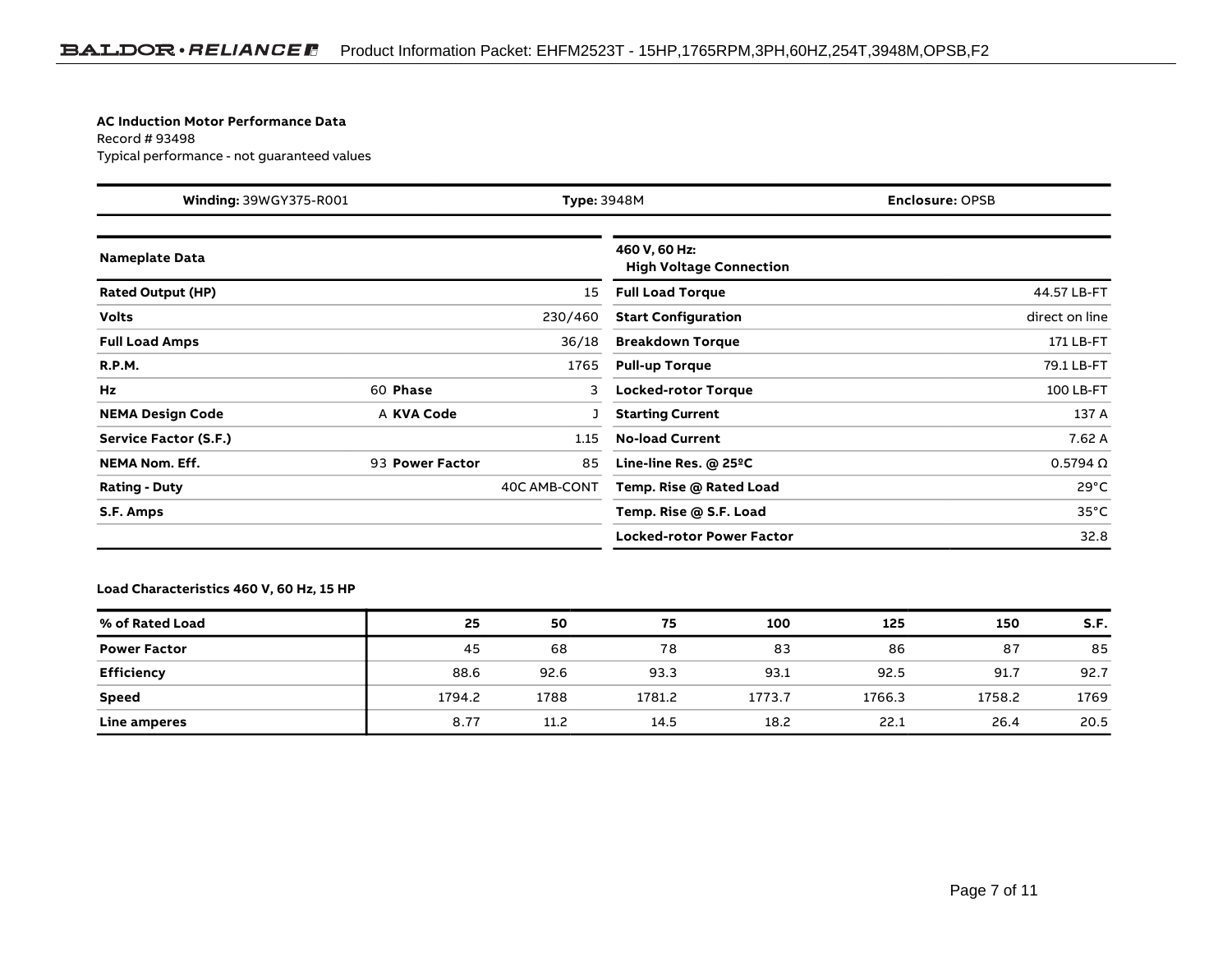

Performance Graph at 460V, 60Hz, 15.0HP Typical performance - Not guaranteed values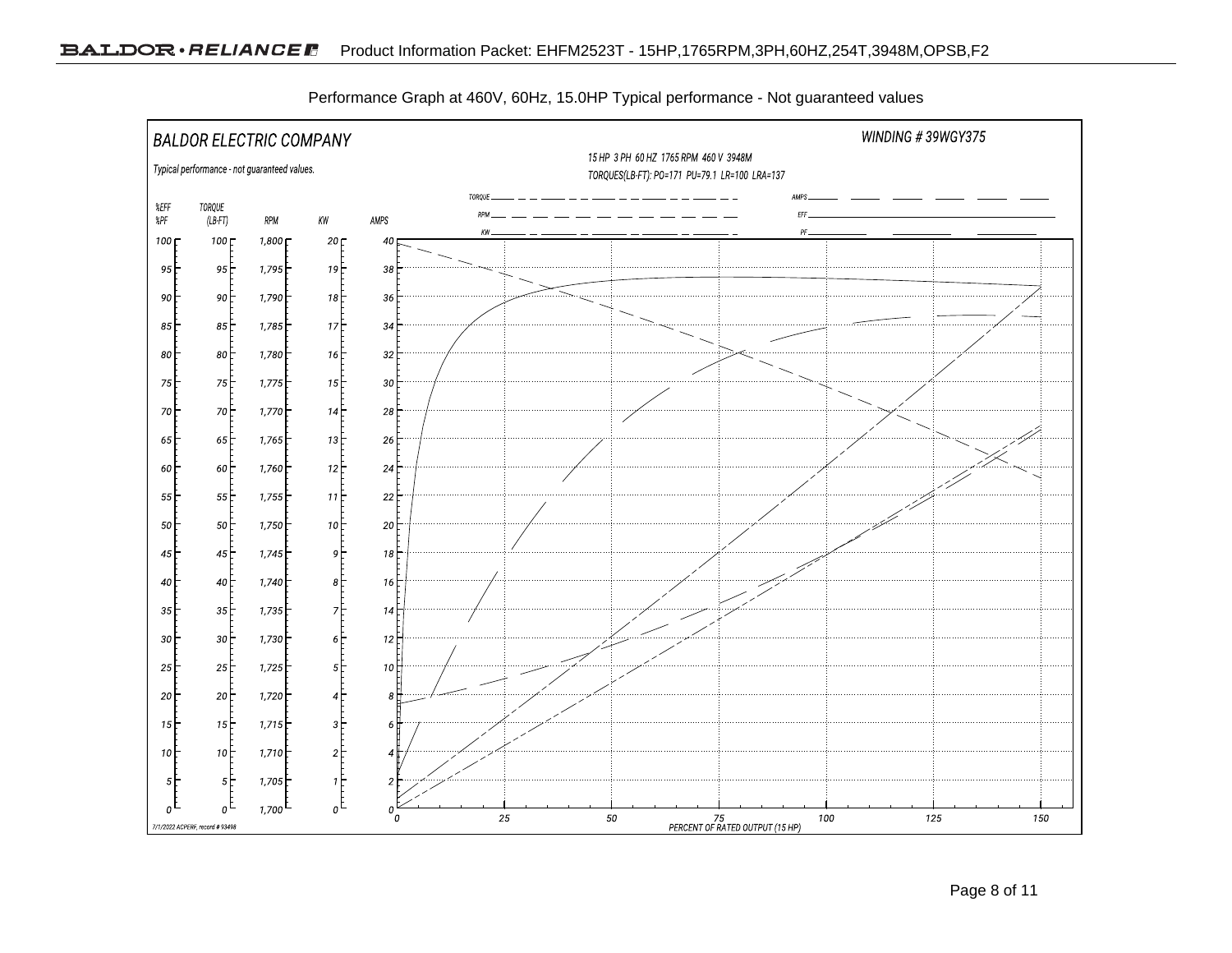

Page 9 of 11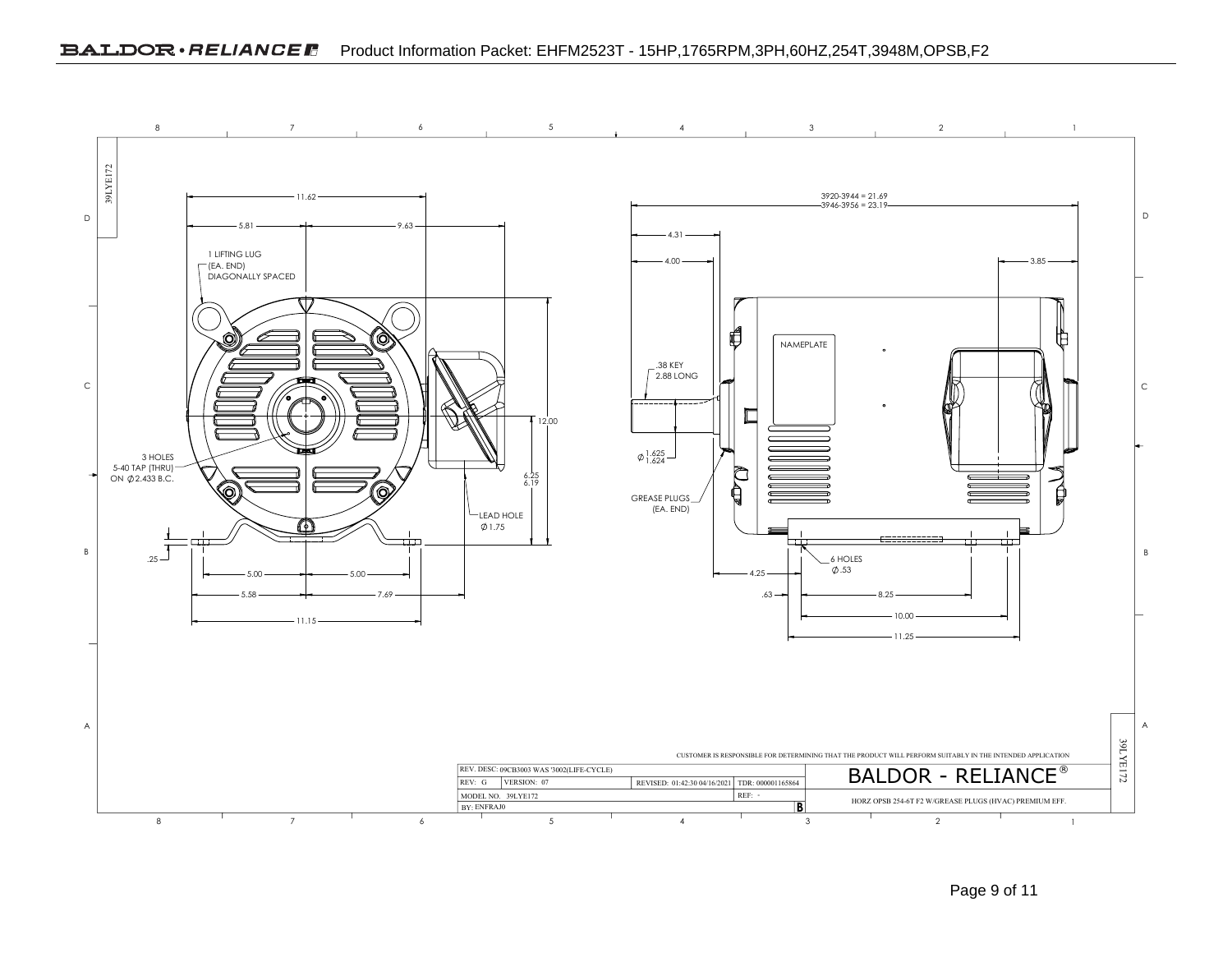